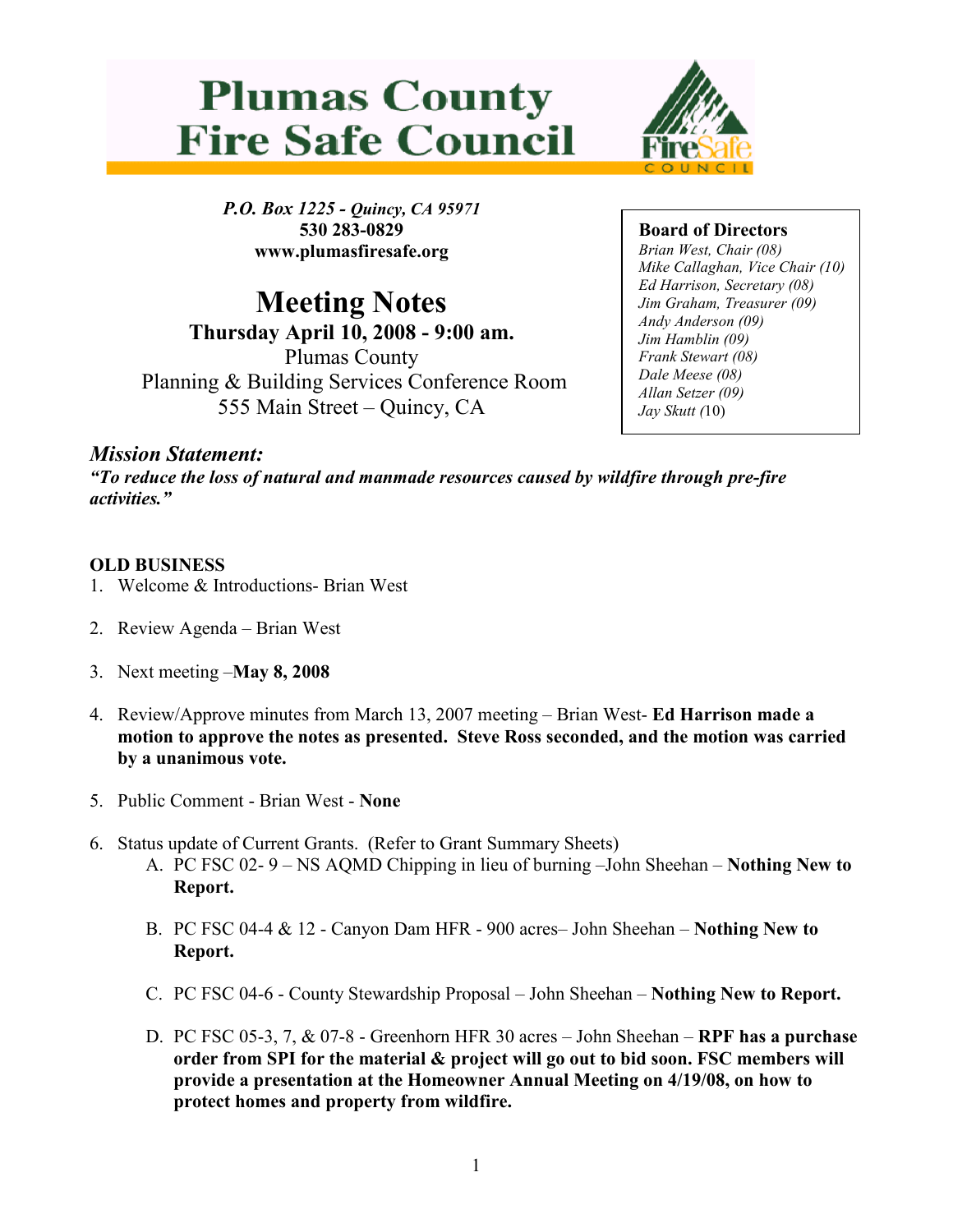- E. PC FSC 05-4 & 8 Grizzly Ck. HFR- 128 acres John Sheehan Contractors are finishing up with the burning of piles.
- F. PC FSC 03-1, 05-5, 06-2 & 5 Eastern Plumas HFR 175 acres John Sheehan Working on financing a RPF since the prior RPF closed business. Assessing project economics with market and grants.
- G. PC FSC 06-3  $& 9$  Massack HFR 160 acres -John Sheehan Working with Cal Fire on extending the projects and payments. Waiting for soil conditions to dry so operations can resume on remaining 25 acres. All work must be completed  $\&$  invoiced by 6/30/08.
- H. PC FSC 06-4  $& 10 -$  Little Grass Valley HFR 111 acres John Sheehan Nothing New to Report.
- I. PC FSC 06-6 La Porte Pines HFR 75 acres John Sheehan Nothing New to Report.
- J. PC FSC 07-1 & 4 Indian Valley HFR-200 acres John Sheehan Public outreach meeting held on 4/5/08. Approximately 20 folks attended and expressing interest. There are currently sufficient landowners who have sent letters requesting assistance. There were other landowners interested in contacting their neighbors to increase the acres of treatment in the valley. RPF will begin contacting landowners and assessing project economics.
- K. PC FSC 07-2 La Porte Road HFR 100 acres John Sheehan –RPF requesting direction on how to asses property owners in-kind contributions as there is less material available due to a restriction by Cal Fire excluding the use of fire prevention THP exemptions. Project may have to be masticated in lieu of biomass thinning from below. There is presently more interest than available funds.
- L. PC FSC 07-4 PC FSC Council Coordination John Sheehan –Work continues with developing workshops & materials for community meetings, a Fire Safe Tabloid in the County paper, website updates, sharing of firesafe information, writing grant proposals to seek additional grant funds, and assisting in other grant activities.
- **M.** PC FSC 07-5 C Road right-of-way planning John Sheehan –RPF working with C Road CSD on obtaining landowner permissions and concurrence on property boundaries within the easement, to avoid trespasses.
- N. PC FSC 07-6 Taylorsville HFR 30 acres John Sheehan Prospectus is out with a show me field trip planned for 4/`7 and bids closing on 4/24/08.
- O. PC FSC 07-7 C Road HFR 40 acres John Sheehan Contractor has completed the 17 acres of hand piling and will begin mastication after completing Massack.
- P. PC FSC 07-9 Elderly/Disabled Defensible Space John Sheehan Awaiting a signed contract from the Plumas NF.
- Q. PC FSC 07-10 County Educational Workshops SNC John Sheehan Work is progressing on conducting a Home Ignition Zone Educational Consultation Workshop on May 6, 2008 for Mohawk Valley and any other interested communities or fire departments. Additionally, three communities are currently planed in the spring to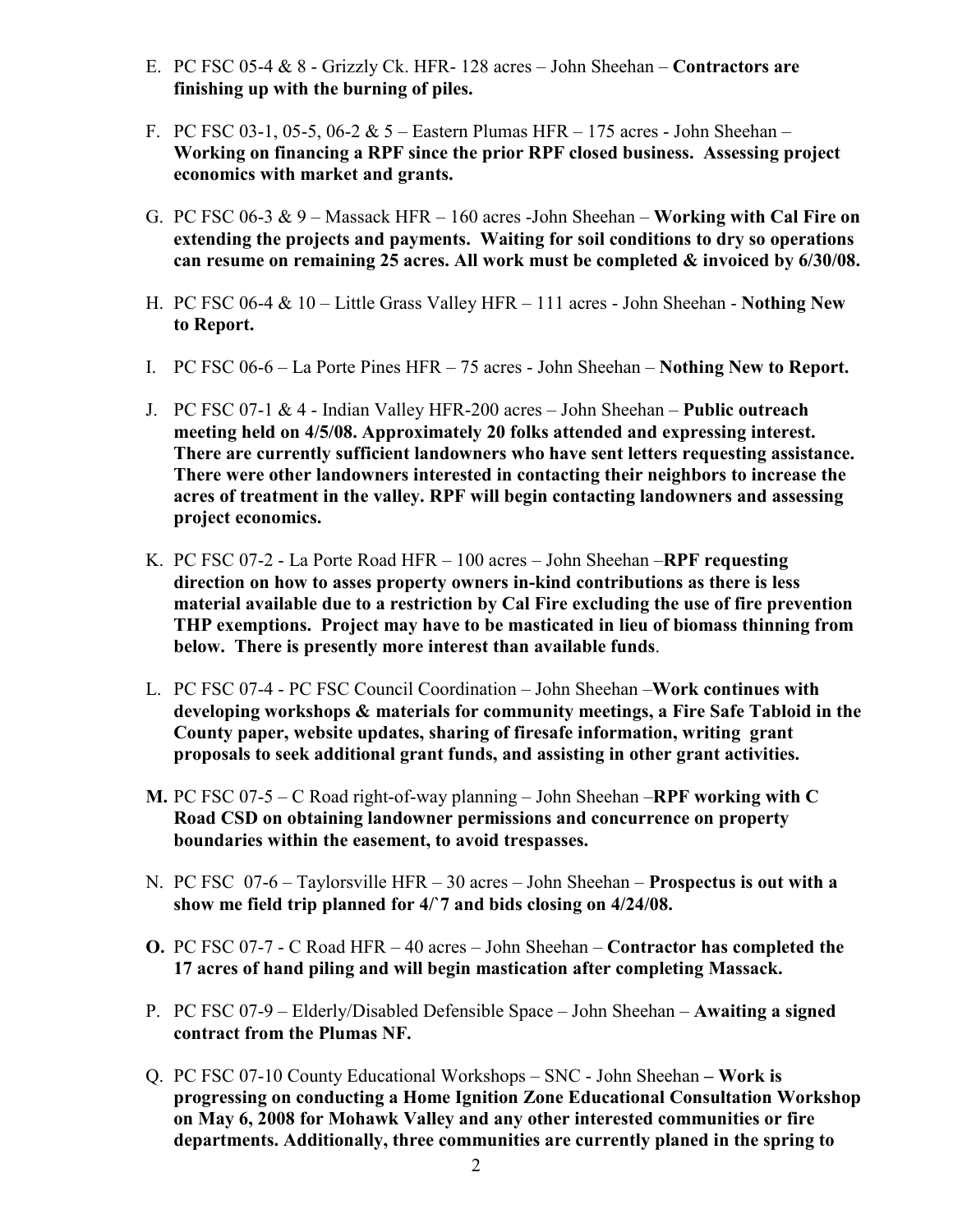provide presentations on how to protect homes and property from wildfire. A small group is developing a Fire Safe Tabloid to come out in the newspaper at the end of June.

- 7. Status update of proposed Grant Proposals.
	- A. PC FSC Coordination PC BoS title III John Sheehan Board of Supervisors approved funding for this project and funds are expected to be available in May.
	- B. PC FSC HFR Project Development PC BoS Title III John Sheehan Board of Supervisors approved funding for this project and expects funds to be available in May.
	- C. PC FSC Coordination CA FSC- NFP /SNC John Sheehan Project was not accepted for funding by the grantor.
	- D. PC FSC Public Education Defensible Space– CA FSC- NFP John Sheehan Project was not accepted for funding by the grantor.
	- E. PC FSC HFR- Gold Mtn.2008 Mastication John Sheehan Project was accepted for funding by the grantor. Some additional application work was completed and awaiting final word.
	- F. PC FSC HFR Planning SNC John Sheehan –Expect a decision in June
	- G. PC FSC Grizzly Ck HFR SNC John Sheehan Expect a decision in June
- 8. HFQLG –HFR project overview/relation to communities' opportunities Project mapping integration involving USFS, CDF and Fire Safe Council - PNF's fuel reduction out year program of work – Allan Setzer – Nothing New to Report
- 9. Implementation of the Plumas County Community Wildfire Protection Plan (CWPP) Jim Graham- The Plumas County Emergency Services Feasibility Study Group is preparing recommendations to the Board of Supervisors for County Fire Improvement Standards. The group hopes to have a workshop with the Board on this. Some of these proposed standards will include recommendations in the PC FSC Community Wildfire Protection Plan.
- 10. Committee report on recommendations for fuel reduction treatment areas of public lands around communities, beyond HFQLG. – Frank Stewart – This item is similar to item 8 and will be dropped.
- 11. Defensible Space on Public Lands Jason Moghaddas Nothing New to Report
- 12. Secure Rural Schools Funding Frank Stewart Being debated in Congress, expect it may be attached to the next war funding bill.
- 13. CA FSC legislative issues Frank Stewart Encourage local Council attendance at the State FSC meeting on May 5-6 in Auburn.
- 14. Update of local FSC (Almanor Basin & Gold Mtn.) activity. Jerry Hurley Almanor Basin is making plans for the  $4<sup>th</sup>$  of July activities  $\&$  a Fire Safe Booth. Gold Mountain is working with the Beckwourth District to see if there is potential for them to treat adjacent public lands on the south and east of the subdivision. Valley Ranch is exploring the feasibility of forming a council.

## NEW BUSINESS

1. Board of Directors selection of Officers - Brian West.